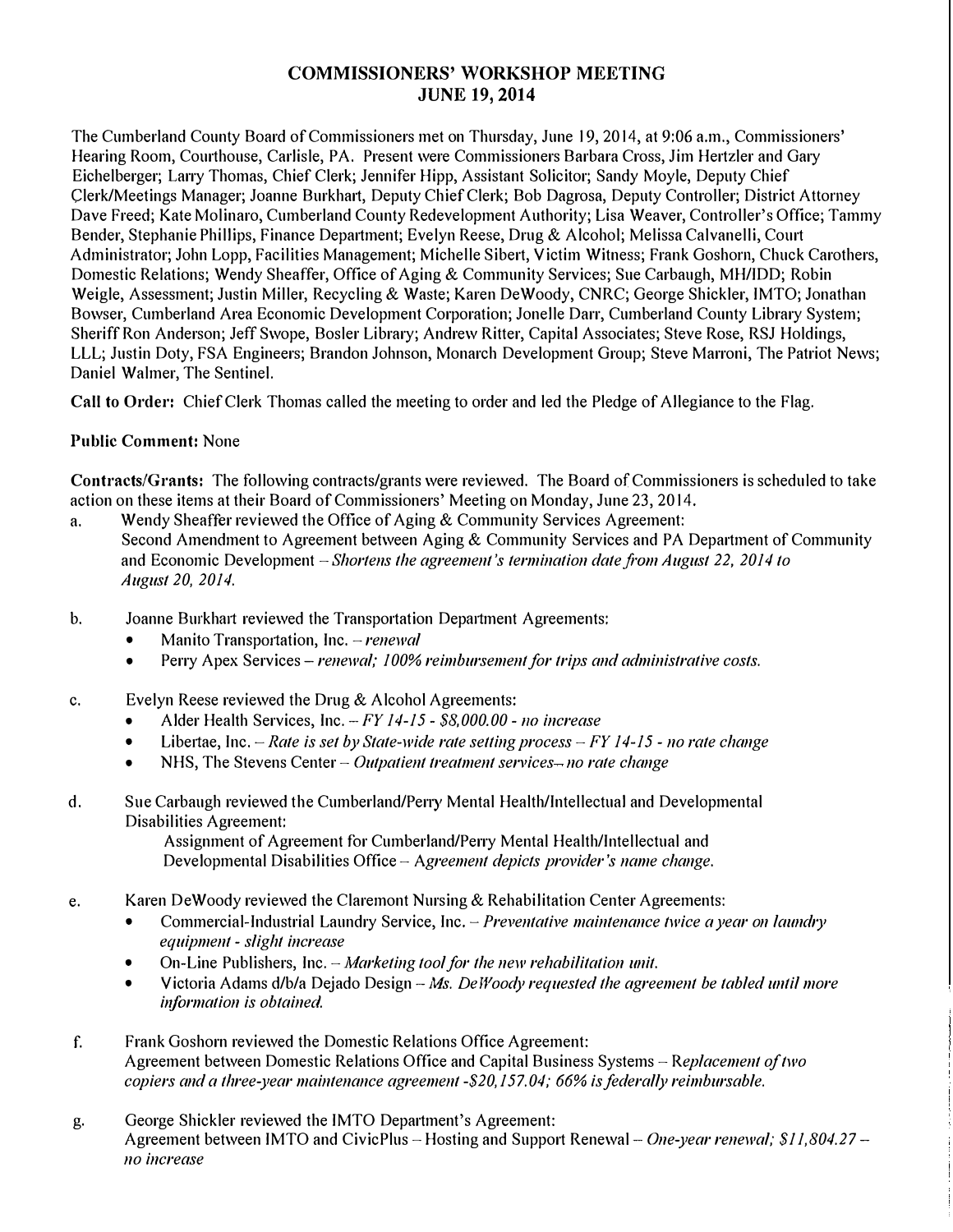- h. Joanne Burkhart reviewed the Planning Department's Agreement: Supplemental Agreement between Cumberland County and Herbert, Rowland & Grubic, Inc. for Final Design of Craighead *Bridge-Final design and utilities phase of the project; last step before const<sup>r</sup> uction.*
- i. Justin Miller reviewed the Recycling & Waste and PA Department of Environmental Protection PA (DEP): (see attached)
	- Transfer of Roll-off Recycling Container to Hopewell Township- *The County no longer needs the container; it will be transferred to Hopewell Township as directed by PA DEP.*
	- Transfer of Two Roll-off Recycling Containers to Bedford, Fulton and Huntingdon County Commissioners - *The County no longer needs the 111'0 containers; they will be transferred to Bedford, Fulton and Huntingdon Counties as directed by PA DEP. Cumberland County will be reimbursed 10% of current value* - *\$600. 00.*
	- Reimbursement for Household Hazardous Waste Door-to-Door Collection Program *State reimburses 50%* - *\$4,320.00 of the total cost - for FY 13-14.*

Mr. Miller presented information regarding the future 2014 Household Hazardous Waste Program drop-off event. A brief discussion ensued.

- j. District Attorney Dave Freed reviewed the Agreement for his office **(sec attached):**  PA Insurance Fraud Prevention Authority Contract for Legislative Grant Program - *two-year contract supports an attorney, investigator and crime analyst – no match*
- k. Melissa Calvanelli reviewed the Court Administration Agreement: Agreement between Cumberland County and Bosler Memorial Library to House the County Law - Library-*The library will house the County's law library books; no impact to the General Fund.*
- I. Michelle Sibert reviewed the Victim Witness Agreement: Lease Agreement between Cumberland County and RSP Management LLC – West Shore Office location – *three-year lease* - *\$19,314.66 a year; no impact to the General Fund.*
- m. John Lopp reviewed the Facilities Management Agreements:
	- Agreement between Snakes Excavating and Paving, Inc. *will repair the driveway area al 9 I I, Public Safety* - *\$8,985.00.*
	- Access Agreement with Comcast Cable Communications Management  $LLC$  for Allen Road location *No cost involved.*
	- IS #2 Extended Term Pricing Agreement Transportation Service Option– *Two-year agreement. Rates for the Prison, CNRC and the New Courthouse are \$3.95 per Mcf*

## **Professional Services Addendum with Labor Counsel: (Action Requested)**

11. Chief Clerk, Larry Thomas, reviewed the Cumberland County Addendum to Agreement with Campbell, Durrant, Beatty, Palombo & Miller, PC for Professional Services on Behalf of Cumberland County. Commissioner Cross moved to approve the Addendum to Agreement with Campbell, Durrant, Beatty, Palombo & Miller, PC **(see attached).** Commissioner Eichelberger seconded the motion and the motion carried with Commissioner Hertzler voting no.

**Resolution 2014-17:** Tammy Bender discussed Resolution 2014-17 Re Budget Adjustments **(see attached).** 

# **Discussion on Requests for Letters of Support: (Action Requested)**

**Shippensburg University Foundation:** 

a. Commissioner Cross reviewed and requested the Board's action today regarding a Letter of Support for Shippensburg University Foundation's Application for PennDOT Multimodal Transportation Fund Discretionary Program Grant and DCED Multimodal Transportation Fund Program Grant. A brief discussion ensued. Commissioner Cross moved to approve the Letter of Support for Shippensburg University Foundation's Application for PennDOT Multimodal Transportation Fund Discretionary Program Grant and DCED Multimodal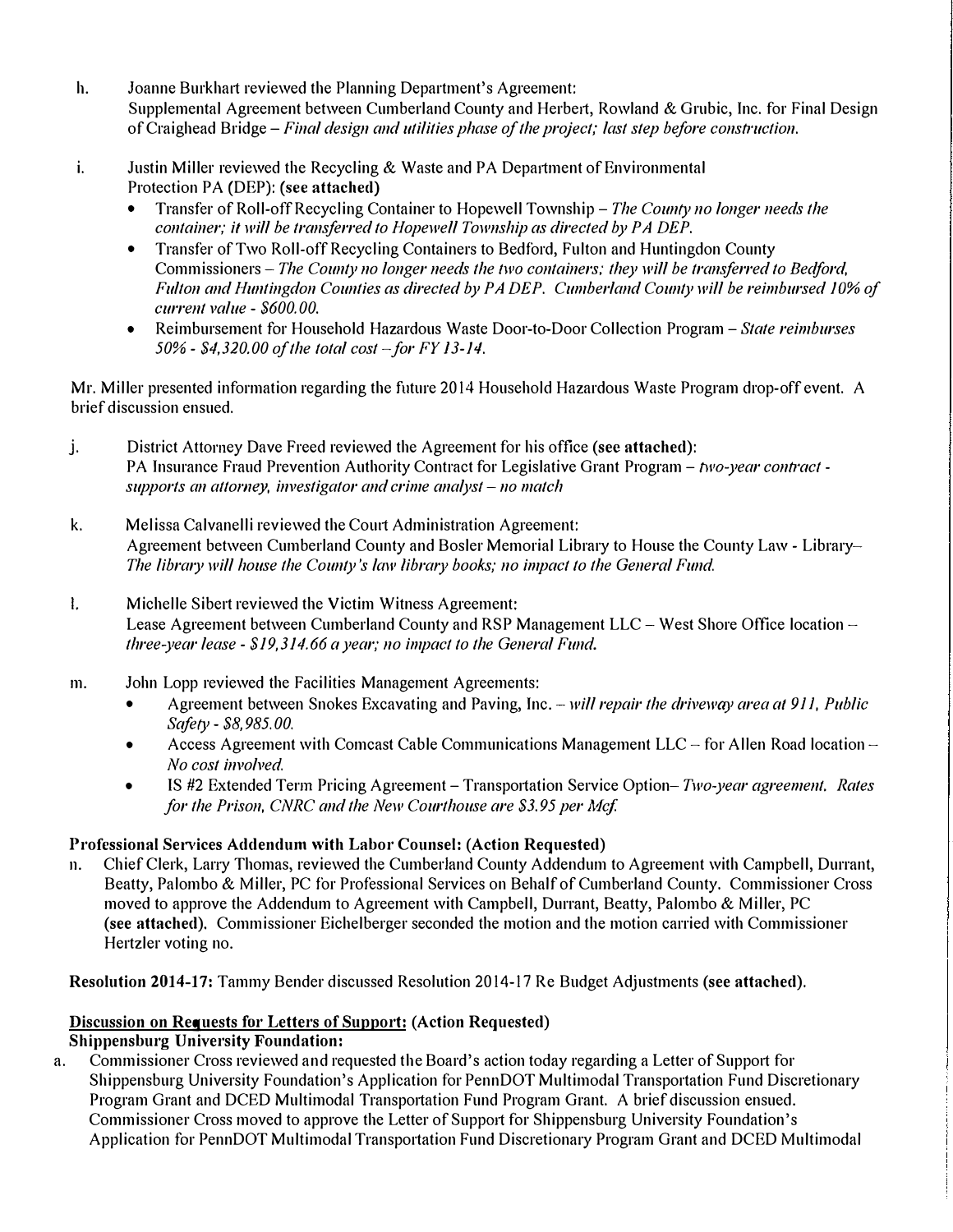**Transpo1tation Fund Program Grant (see attached). Commissioner He1tzler seconded the motion and it unanimously carried.** 

## **DCED and PennDOT Grant Applications for South Middleton Connector Road Project: (Action Requested)**

**b. Jonathan Bowser and Steve Rose discussed Letters of Support for DCED Multimodal Transportation Fund Grant** Application and PennDOT Multimodal Transportation Fund Grant Application for South Middleton Connector **Road Project. There was a brief presentation about the connector road project between Trindle and York Roads. The Cumberland Area Economic Development Corporation on behalf of the Developers of Heritage Village is**  asking PennDOT and the Pennsylvania Department of Community and Economic Development for \$3 million. The **developers have pledged to provide a 30 percent match. Commissioner Cross moved to approve the Letters of Support for DCED Multimodal Transportation Fund Grant Application and PennDOT Multimodal Transportation Fund Grant Application for South Middleton Connector Road Project (see attached). Commissioner He1tzler seconded the motion and it unanimously carried.** 

## **Library System's Request to County Legislators for Increased Library Funding:**

c. Jonelle Darr discussed Letters of Support to County Legislators and the Governor for Increased Library Funding **(sec attached). Ms. Darr is asking for a 50% restoration of the annual \$280,000 State funds that was originally**  used for the Library Card Reimbursement Program. The funds will subsidize the 16 percent out-of-county library **users. There was fmther discussion regarding the circulation numbers, cost-effectiveness of the Libra1y System and**  depletion of library resources. This item will be on the Board of Commissioners' Meeting Agenda for action on **June 23, 2014.** 

**Assistant Solicitor Jennifer Hipp: Chief Clerk, Lany Thomas, welcomed Cumberland County's new Assistant Solicitor Jennifer Hipp.** 

**Revisions to County 2014 HOME Bndget: Kate Molinaro reiterated the information she presented during the Public Hearing regarding the Revisions to County 2014 HOME Budget (see attached Memorandum).** 

**Capital Project Request - Sheriff's Office: Sheriff Ron Anderson discussed the following Capital Project Request: a. Vehicle Replacement for Sheriffs Depmtment at the Costars price of \$28,884.00. The vehicle is a 2014 Dodge Charger Police vehicle (see attached).** 

## **Commissioner Liaison Reports:**

**Commissioner Barbara Cross** 

- **A Children & Youth's providers' event was held in the Jmy Assembly Room. The providers' services were discussed.**
- **Drug & Alcohol Commission met on June 12, 2014. The State budget and substance abuse was discussed.**
- **The CCAP Board of Directors met on June 13, 2014.**
- **A conference call with the CCAP Governance Committee was held on June 17, 2014.**
- Commissioner Cross attended the Planning Commission outreach meeting in Shippensburg on June 17, 2014.
- **A Public Safety Table Top Exercise was held on June 18, 2014. Individuals f**<sup>r</sup> **om multiple states were involved in the mass casualty exercise event. A two-day exercise was held at the Prison on May 21, 2014.**

## **Commissioner Jim Hertzler**

## **(See attached Liaison Report)**

**There was a brief discussion regarding the \$6.6 million which is being proposed for rehabilitation of the Cumberland Valley Railroad Bridge. There was further discussion regarding existing inf**<sup>r</sup> **astructure and other options for the use of**  transportation plan money.

## **Commissioner Gary Eichelberger**

- **The MH/IDD Board will meet today. A topic for discussion is updates to the Human Services Plan.**
- **Commissioner Eichelberger attended the CAEDC Board Meeting on June 18, 2014. Policies are being reviewed regarding the possible restrncturing of CAEDC to a traditional non-profit corporation.**
- On June 25, 2014 at 8:30 a.m., the Cumberland/York Area Local Defense Group Advisory Board will meet at the **DLA Distribution Center in New Cumberland.**